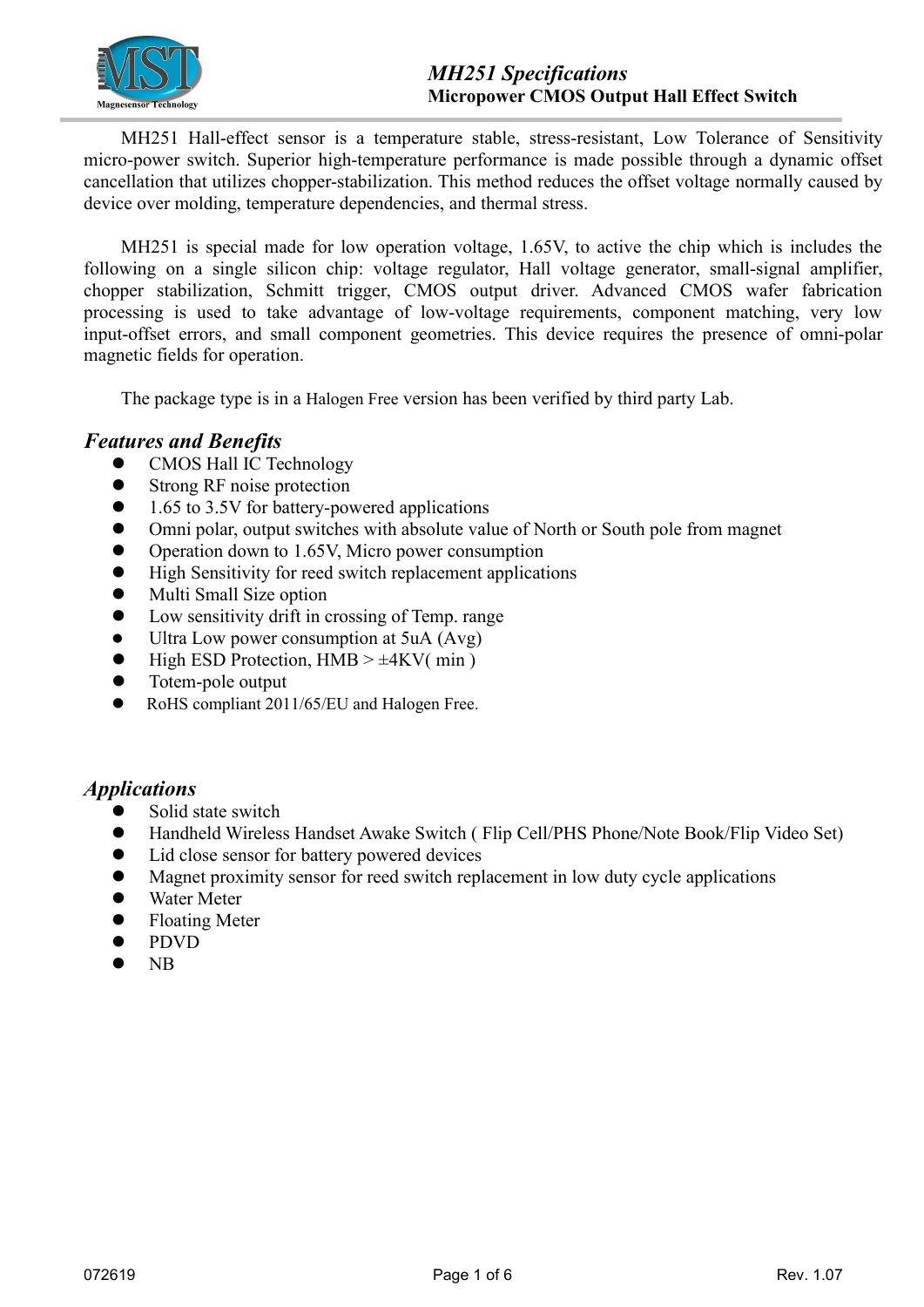

## *Ordering Information*

| XXXXXXXXX-X<br><b>Sorting Code</b><br>Package type<br>Temperature Code<br>Part number<br>Company Name and product Category | <b>Company Name and Product Category</b><br><b>MH:MST Hall Effect/MP:MST Power IC</b><br>Part number<br>181,182,183,184,185,248,249,276,477,381,381F,381R,382<br>If part # is just 3 digits, the forth digit will be omitted.<br>Temperature range<br>E: 85 °C, I: 105 °C, K: 125 °C, L: 150 °C<br>Package type<br>UA:TO-92S, VK:TO-92S(4pin), VF:TO-92S(5pin), SO:SOT-23,<br>SQ:QFN-3,ST:TSOT-23,SN:SOT-553,SF:SOT-89(5pin),<br>SS:TSOT-26,SD:DFN-6<br>Sorting<br>$\alpha$ , $\beta$ , Blank |  |
|----------------------------------------------------------------------------------------------------------------------------|-----------------------------------------------------------------------------------------------------------------------------------------------------------------------------------------------------------------------------------------------------------------------------------------------------------------------------------------------------------------------------------------------------------------------------------------------------------------------------------------------|--|
|                                                                                                                            |                                                                                                                                                                                                                                                                                                                                                                                                                                                                                               |  |

| Part No.              | <b>Temperature Suffix</b>                     | <b>Package Type</b> |
|-----------------------|-----------------------------------------------|---------------------|
| MH251EST              | E (-40 <sup>o</sup> C to + 85 <sup>o</sup> C) | $ST(TSOT-23)$       |
| MH251EUA              | E (-40 <sup>o</sup> C to + 85 <sup>o</sup> C) | $UA(TO-92S)$        |
| MH251ESQ              | E (-40 <sup>o</sup> C to + 85 <sup>o</sup> C) | SQ (SQ2020-3)       |
| MH <sub>251</sub> ESP | E (-40 <sup>o</sup> C to + 85 <sup>o</sup> C) | $SP (PSOT-23)$      |

*Custom sensitivity selection is available by MST sorting technology*

# *Functional Diagram*



Note: Static sensitive device; please observe ESD precautions. Reverse V<sub>DD</sub> protection is not included. For reverse voltage *protection, a 100* $\Omega$  *resistor in series with*  $V_{DD}$  *is recommended. MH 251, HBM > ±4KV which is verified by third party lab.*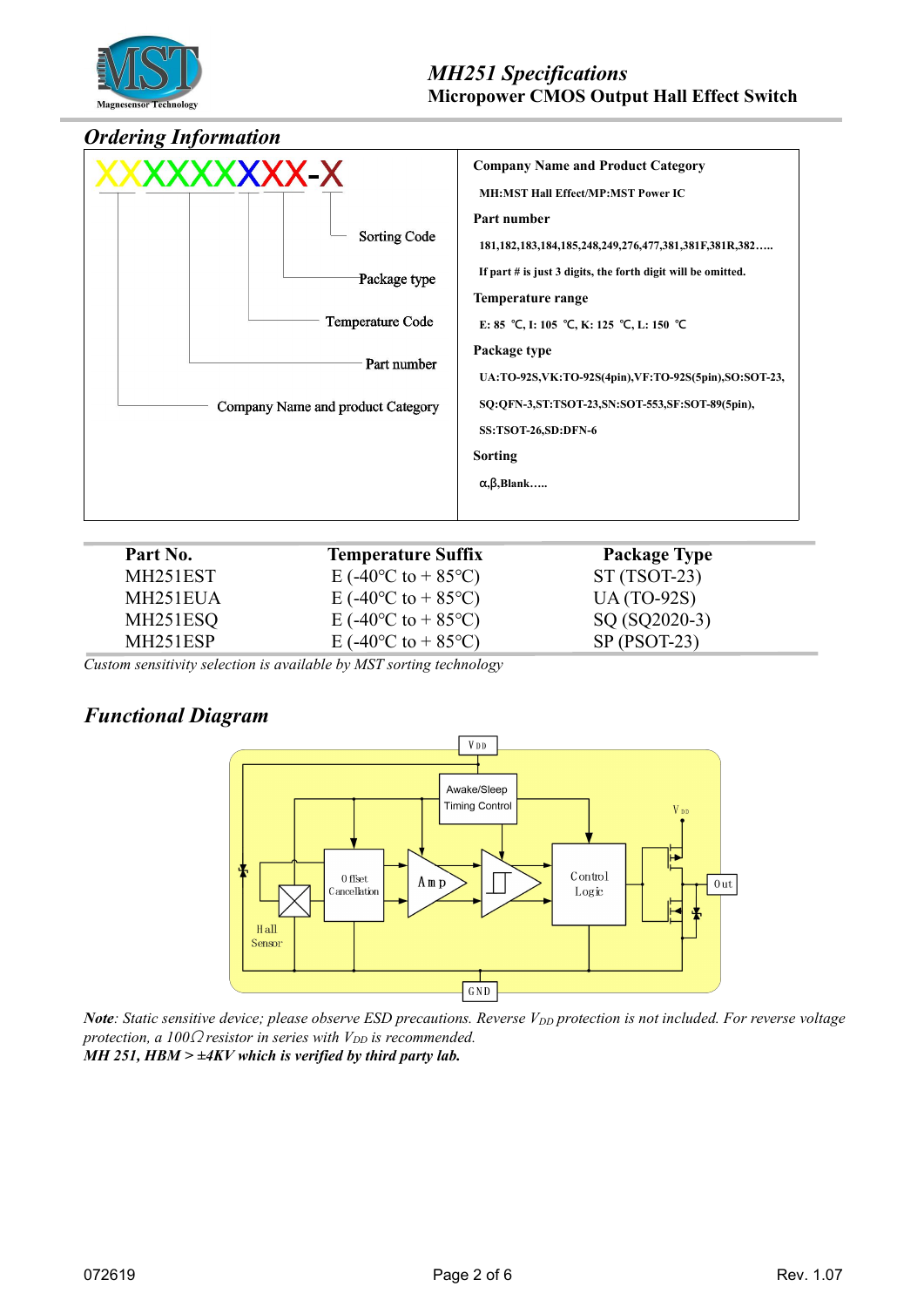

# *Absolute Maximum Ratings At(Ta=25℃*)

| <b>Characteristics</b>                            |                                                   | <b>Values</b>         | Unit               |
|---------------------------------------------------|---------------------------------------------------|-----------------------|--------------------|
| Supply voltage, $(V_{DD})$                        |                                                   | 4.5                   |                    |
| Output Voltage, (Vout)                            |                                                   | 4.5                   |                    |
| Reverse Voltage, $(V_{DD})$ $(V_{OUT})$           |                                                   | $-0.3$                |                    |
| Magnetic flux density                             |                                                   | Unlimited             | Gauss              |
| Output current, $(I_{\text{our}})$                |                                                   |                       | mA                 |
| Operating temperature range, $(Ta)$               |                                                   | $-40$ to $+85$        | $\rm ^{\circ}C$    |
| Storage temperature range, $(Ts)$                 |                                                   | $-65$ to $+150$       | $\rm ^{\circ}C$    |
| Maximum Junction Temp, $(Ti)$                     |                                                   | 150                   | $\rm ^{\circ}C$    |
| <b>Thermal Resistance</b>                         | $(\theta_{\scriptscriptstyle{J\!A}})$ ST/UA/SQ/SP | 310 / 206 / 543 / 625 | $\rm ^{\circ} C/W$ |
|                                                   | $(\theta_{\text{JC}})$ ST/UA/SQ/SP                | 223 / 148 / 410 / 116 | $\rm ^{\circ} C/W$ |
| Package Power Dissipation, $(P_D)$<br>ST/UA/SQ/SP |                                                   | 400 / 230 / 606 / 230 | mW                 |

*Note: Exceeding the absolute maximum ratings may cause permanent damage. Exposure to absolute maximum rated conditions for extended periods may af ect device reliability.*

# *Electrical Specifications*

*DC Operating Parameters*:*Ta=25℃, VDD=1.8V*

| <b>Parameters</b>           |                         | <b>Test Conditions</b>              |                | <b>Typ</b> | <b>Max</b>   | <b>Units</b>  |  |
|-----------------------------|-------------------------|-------------------------------------|----------------|------------|--------------|---------------|--|
| Supply Voltage, $(V_{DD})$  |                         | Operating                           | 1.65           |            | 3.5          | V             |  |
| Supply Current, $(I_{DD})$  |                         | <b>Awake State</b>                  |                | 1.4        | 3            | mA            |  |
|                             |                         | Sleep State                         |                | 3.6        | 7            | μA            |  |
|                             |                         | Average                             |                | 5          | 10           | μA            |  |
| <b>Output Leakage</b>       |                         | Output off                          |                |            | $\mathbf{I}$ | uA            |  |
| Output High                 |                         | $I_{OUT} = 0.5mA(Source)$           | $VDD-0.2$      |            |              | V             |  |
| Output Low                  |                         | $IOUT=0.5mA(Sink)$                  |                |            | 0.2          | V             |  |
| Awake mode time, (Taw)      |                         | Operating                           |                | 40         | 80           | uS            |  |
| Sleep mode time, $(T_{SL})$ |                         | Operating                           |                | 40         | 80           | mS            |  |
| Duty Cycle, $(D, C)$        |                         |                                     |                | 0.1        |              | $\frac{0}{0}$ |  |
| Electro-Static Discharge    |                         | <b>HBM</b>                          | $\overline{4}$ |            |              | KV            |  |
|                             | $(B_{OPS})$             | S pole to branded side, $B > BOP$ , |                | 30         | 55           |               |  |
| Operate Point,              | $\left( B_{OPN}\right)$ | N pole to branded side, $B > BOP$ , | $-55$          | $-30$      |              | Gauss         |  |
| Release Point               | $(B_{RPS})$             | S pole to branded side, $B < BRP$ , | 10             | 20         |              | Gauss         |  |
|                             | $(B_{RPN})$             | N pole to branded side, $B < BRP$ , |                | $-20$      | $-10$        |               |  |
| Hysteresis, $(B_{HYS})$     | $ BOPx - BRPx $         |                                     |                | 10         |              | Gauss         |  |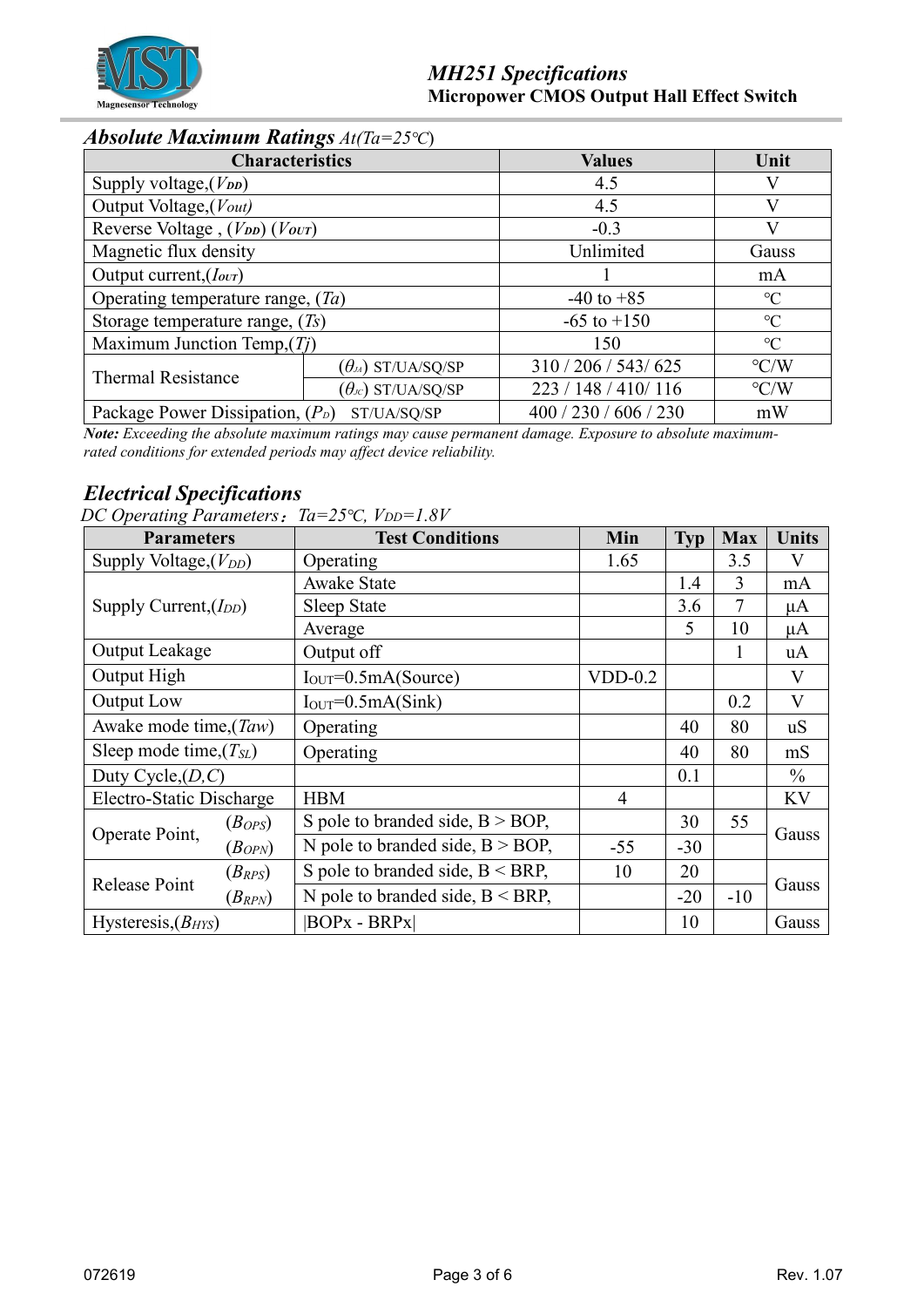

# *Typical Application circuit*



# *Sensor Location, package dimension and marking* **UA Package Hall Chip location**





#### **Output Pin Assignment**

**(Top view)**

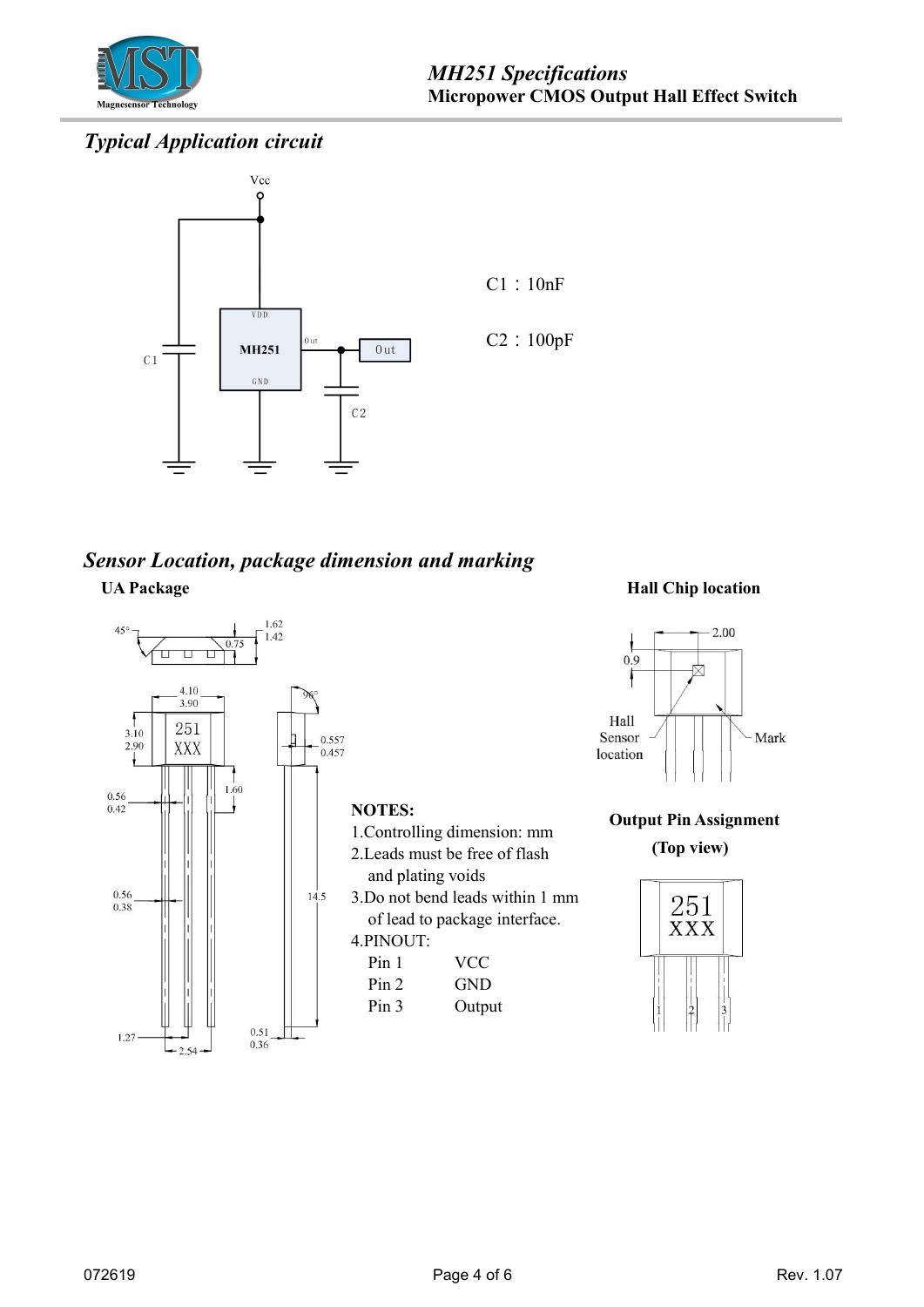

# *MH251 Specifications* **Micropower CMOS Output Hall Effect Switch**

**Package (TSOT-23) Hall Plate Chip Location**



#### **NOTES:**

- 1. PINOUT (See Top View at left :)
	- Pin  $1$  V<sub>DD</sub>
	- Pin 2 Output
	- Pin 3 GND
- 2. Controlling dimension: mm
- 3. Lead thickness after solder plating will be 0.254mm maximum





#### **(For reference only)Land Pattern**



# **Package (PSOT-23) Hall Plate Chip Location**



#### **(For reference only)Land Pattern**



**(Top View) (Bottom view)**



### **NOTES:**

- 1. PINOUT (See Top View at left :)
	- Pin  $1$  V<sub>DD</sub>
	- Pin 2 Output
	- Pin 3 GND
- 2. Controlling dimension: mm
- 3. Lead thickness after solder plating will be 0.254mm maximum